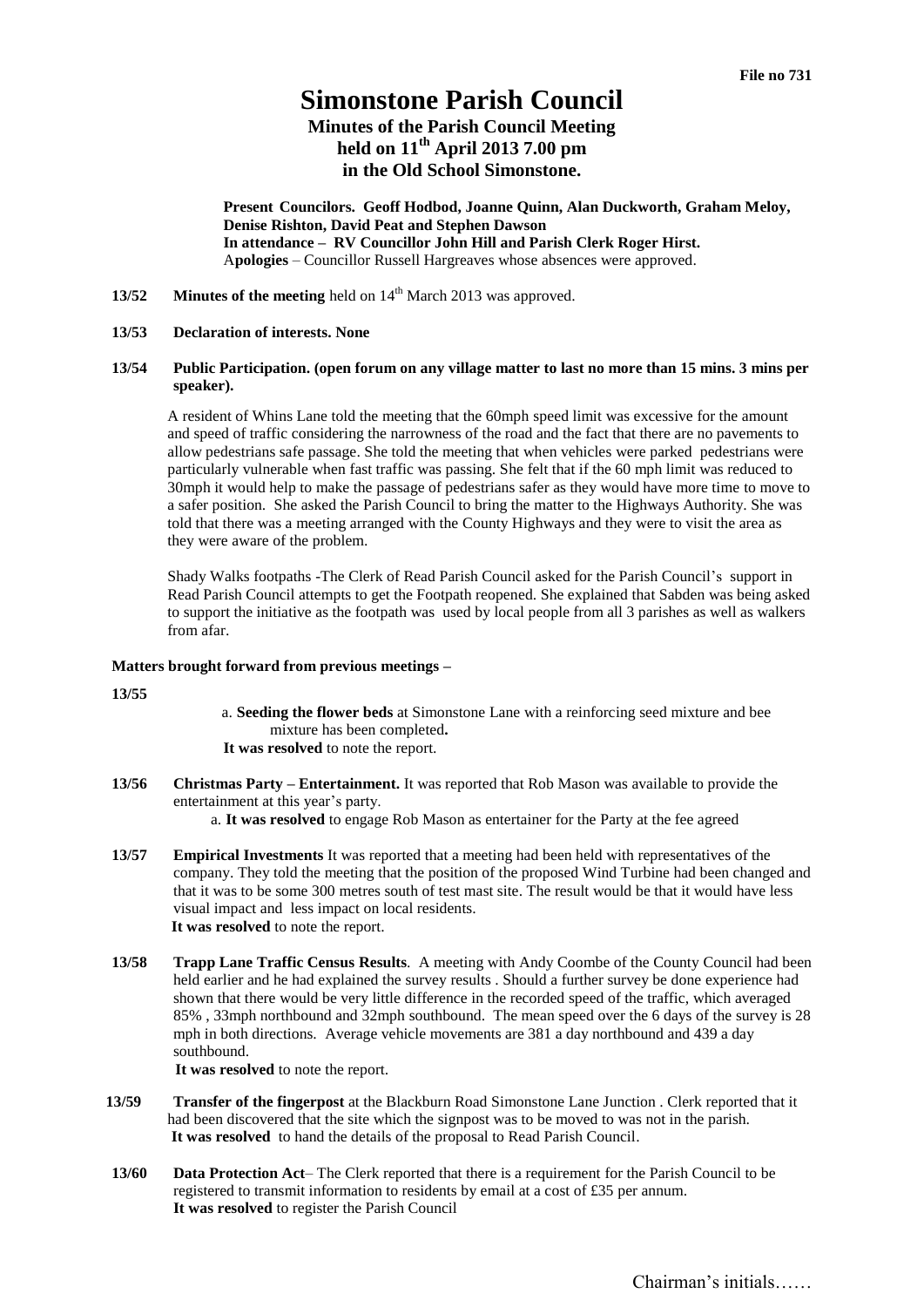#### **13/55 Matters raised by members**

a. **Coun Hodbod- Speed restriction** on Whins Lane- following the representation above in the Public participation.

**It was resolved** to bring the problem to the attention of the County Highway Department at the meeting with the authorities representatives.

#### **13/56 Working Party reports-**

a. **Parish Plans** .– It was reported that the details that had been gathered had been collated and a meeting of the working group is being arranged with a view of developing a consultative document.

**It was resolved** to purchase a £30.00 gift voucher as a draw prize for a resident who sent in a completed questionnaire.

- b. **War Memorial working party. –** Councillor Dawson told the meeting of the progress being made and that the group was investigating a suitable memorial to the fallen.
	- i **It was resolved that the** Clerk investigate the ownership of the Church**.** in order to seek permission for the additional names to be recorded in an appropriate manner.
- c. **Governance**  The Working Party had met and reviewed various Governance documents for approval;
	- i **Freedom of Information - Publications Scheme**. .
	- ii **Internal Audit** including -Appointment of Auditor for 2013/14.
	- iii **Risk Assessment** reviewed- Financial and Physical.
	- iv **Asset Register**
	- v **Complaints Procedure.**

**It was resolved** that the above documents be adopted as the Parish Council Governance Documents and the review of the Standing Orders, Risk Assessment Register to be completed and the insurance arrangements for the coming year to be reviewed.

#### **13/61 LCC**

a. **Parish Garden** Electricity supply – the Clerk reported that the electricity supply to the parish garden had been removed when the a new lamppost had been installed and he had complained to the Highway Lighting department and he was awaiting for the supply to be reconnected. **It was resolved** to note the report.

## **13/57 RVBC**

#### a. **Parish Liaison Meeting –**Cllr Meloy & the Clerk reported

- i People Power energy switching scheme**.**
- ii Green Bin exchange.
- iii Think Jessica Campaign.
- **It was resolved** to note the report.

#### **13/58 LALC**.

**13/60 Planning.**

a. **Ribble Valley Branch meeting** 19<sup>th</sup> March– Councillor Duckworth reported that the Public Right of way and a guide to making repairs was discussed.

**It was resolved** that the recent report should be discussed at the next Parish Council meeting.

**13/59 Read Parish Council** – Shady Walks footpath. A request has been received from the Parish Council for a representative to outline the proposals aimed at re-opening the footpath as outlined at the Read Parish Council meeting on the 3<sup>rd</sup> March – Shirley Bailey to report.

**It was resolved to** support Read Parish Council in its efforts to have the footpath reopened.

| 1 <i>3</i> /00<br>гіанніце.               |                                                                                                                                                                             |                              |
|-------------------------------------------|-----------------------------------------------------------------------------------------------------------------------------------------------------------------------------|------------------------------|
| Application no 3/2012/0220<br>08/08/2012. | <b>Officer:: Colin Sharpe 01200414500</b>                                                                                                                                   | Grid Reference 377555 435702 |
| <b>Address</b>                            | Land off Trapp Lane Simonstone Lancashire BB12 7QW                                                                                                                          |                              |
| Proposal                                  | Proposed erection of a new agricultural building, creation of<br>new track across land to building from existing access gate. Re submission of<br>application 3/2/2012/716. |                              |

### Chairman's initials……